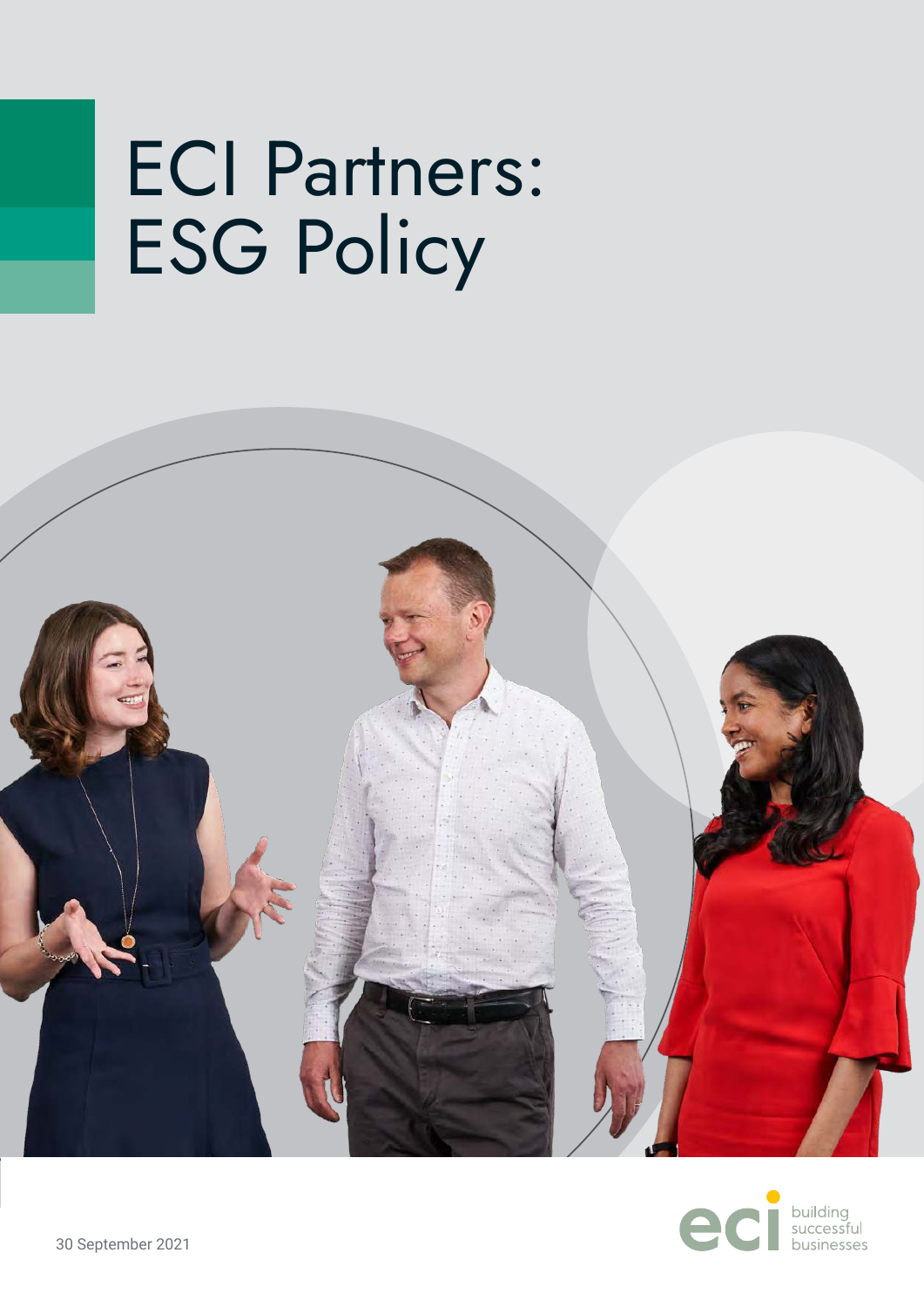02

ECI are responsible investors, looking to invest in businesses with a proactive approach to their ESG engagement and impact whilst delivering positive change.

We have integrated environmental, social and governance considerations into our investment decision-making since 2007. We look to support ECI portfolio companies in making further improvements during our investment period. Today, we assess new investments against a consistent ESG framework that looks at factors such as environmental and social impact, and diversity and inclusion, in the same way that we assess financial performance. We do this because we believe it's right but also because we believe there is a correlation between purpose and success.

ECI's ESG Committee was established in 2019 to build further ESG engagement across our business and the wider portfolio. Meeting monthly, the Committee has responsibility for making tangible and measurable progress in the areas of sustainability, diversity, wellbeing and giving back.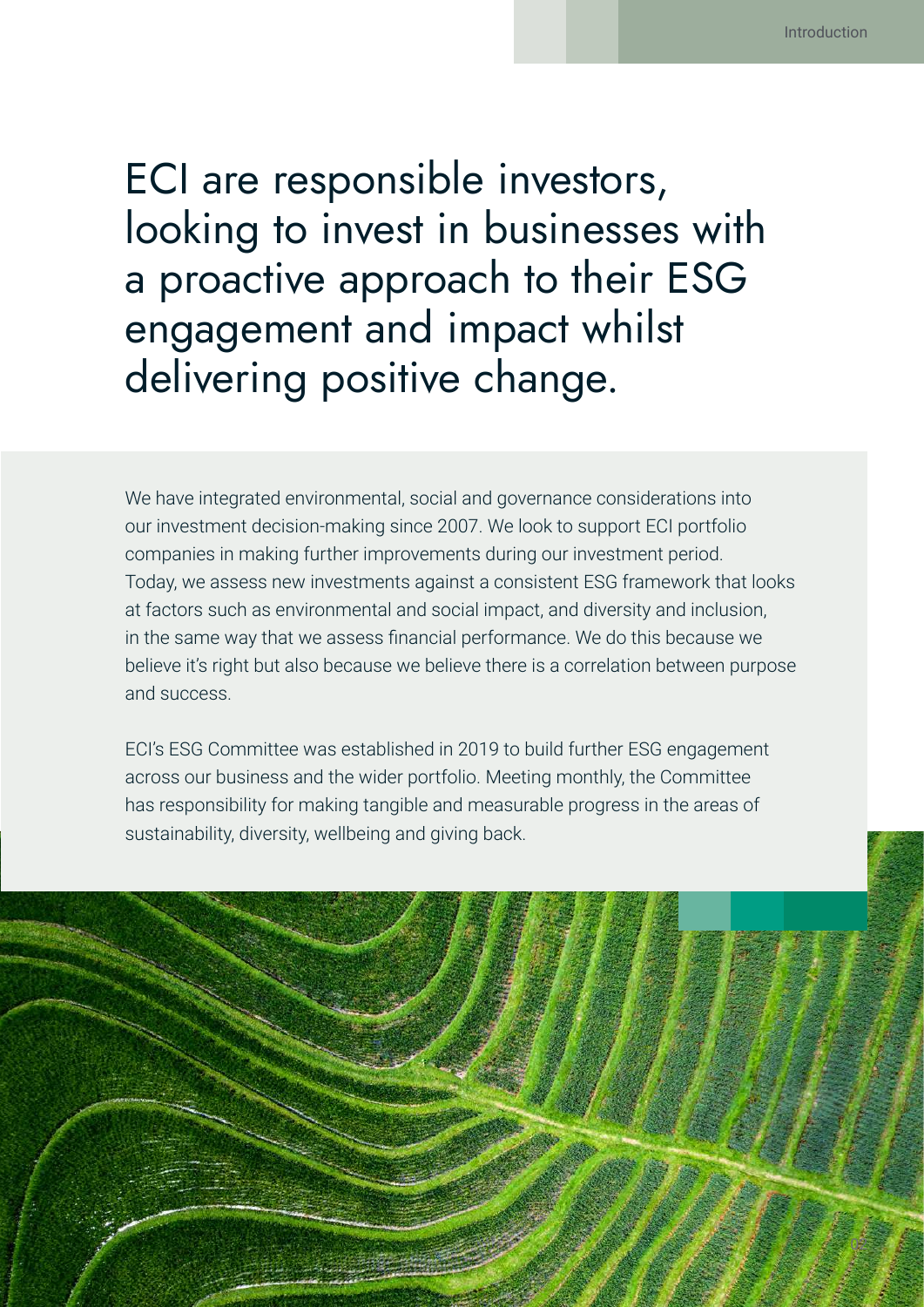## OUR APPROACH TO RESPONSIBLE INVESTMENT

We incorporate ESG factors across the investment lifecycle, alongside financial and business performance considerations. We view these activities as a way of managing not only business risk, but to create long term sustainable value, consistent with our objective of 'Building Successful Businesses'. The process we follow to integrate ESG considerations in our investment activity is highlighted in the diagram below:

#### **Pre-investment**

- Due diligence exercise to identify and understand ESG risks and opportunities
- ESG specialists brought in where specific risks have been identified

#### **Immediate post-deal**

- External ESG assessment post deal as part of the 100 -day plan
- Identification of key risks and opportunities for management attention

- Board level agenda item and proactively encourage progress on ESG performance
- Bi-annual KPI reporting of both core and company specific indicators
- Annual ESG reporting outlining activity and progress across all portfolio companies

#### **Post-investment** Value driver at exit

• Demonstrating ESG commitments and progress at point of exit

#### Pre-investment

Since 2007 ECI has explicitly incorporated ESG issues into its investment papers for all new acquisition opportunities. This seeks to address a broad spectrum of risk management in ECI's due diligence process. At this stage ESG related considerations or concerns will be highlighted to the investment committee where material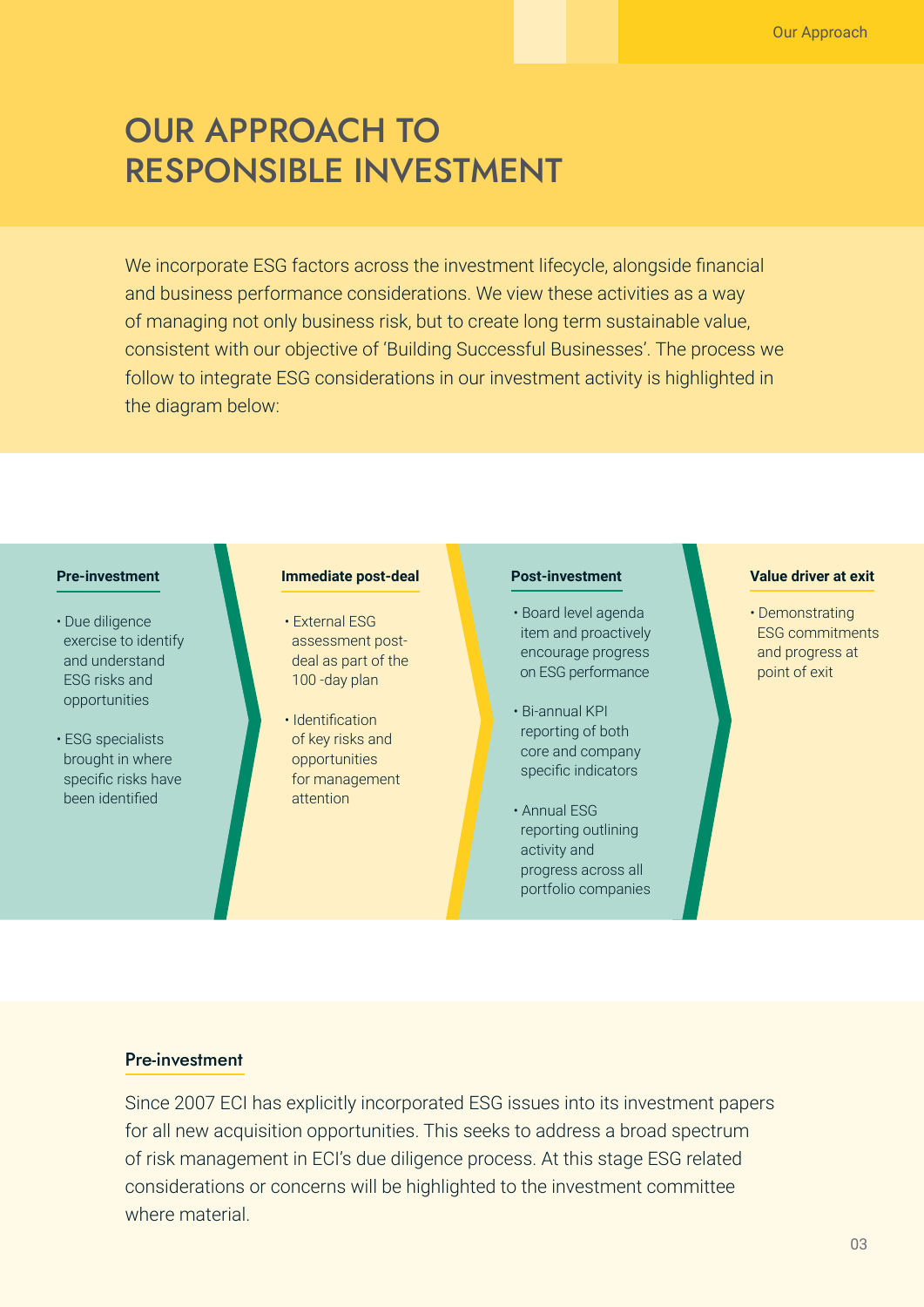## OUR APPROACH TO RESPONSIBLE INVESTMENT

#### Post-investment

Throughout our investment period our prime focus is to work with management teams and founders to help drive sustainable growth for the long-term development of their business. Key to this focus is delivering strong and sustainable growth for all stakeholders.

Once we've invested in a company we track and use these ESG metrics to promote initiatives to management teams, encouraging them to make progress along the framework. ESG bi-annual reporting and annual external reviews help us to underscore where there are challenges and opportunities within the companies we partner with, and to share best practice across our portfolio. We will highlight key initiatives that can be leveraged across teams and provide detailed reporting on how the portfolio is performing in key ESG areas to our investors.

An ESG report is presented to the ECI Partnership Board biannually and this focuses on ensuring that ESG management contributes directly to the long-term success of our portfoliocompanies. We ensure that all ECI Investment team members have undertaken annual ESG e-learning training.

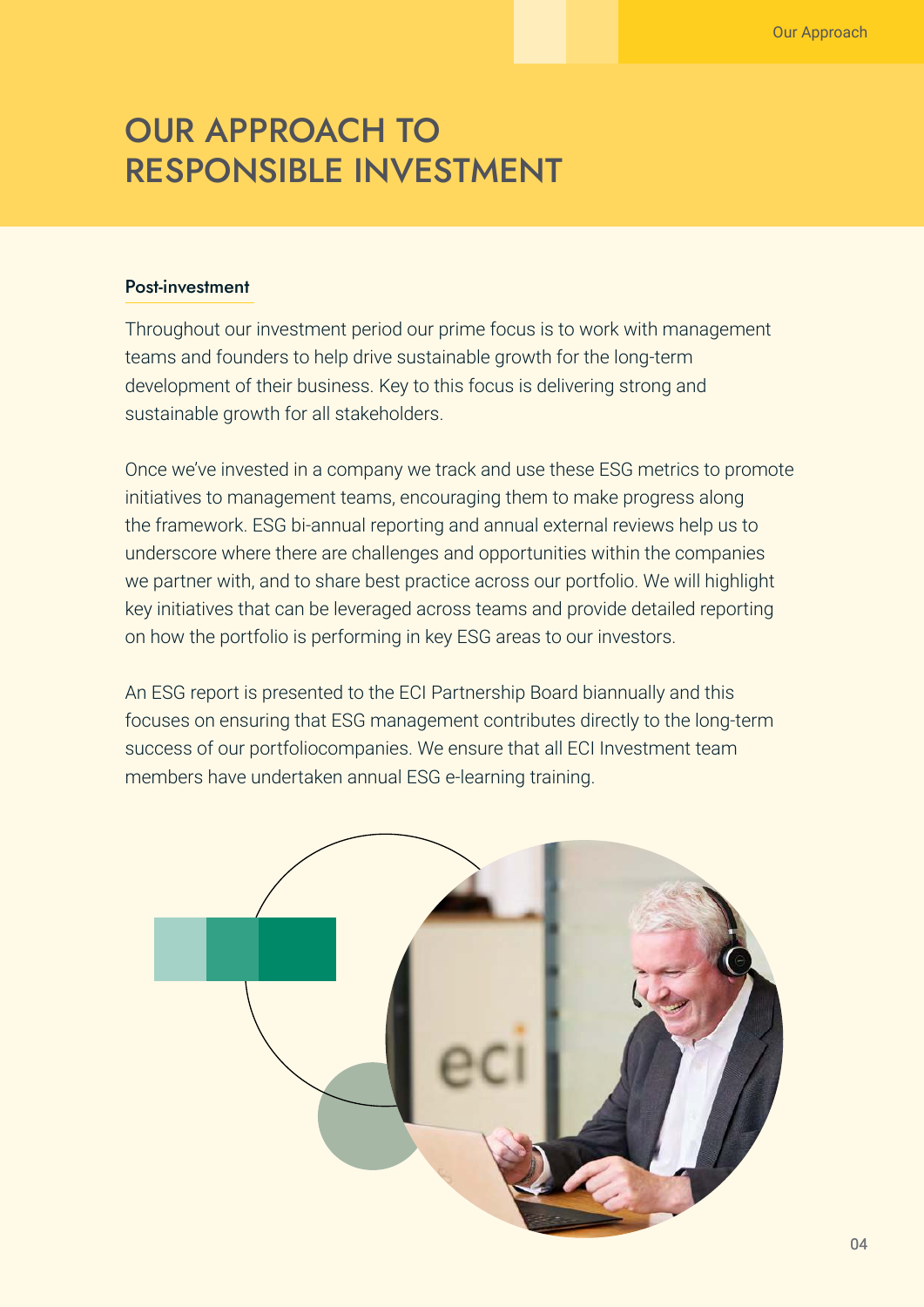## OUR ESG ASSESSMENT FRAMEWORK

When assessing company ESG performance we apply an assessment framework through which we integrate environmental, societal and governance considerations across the lifecycle of every investment we make. This is not only essential for mitigating potential risks – we want to invest for a future that is better for all. We apply this framework in a way which recognises the diverse nature of our portfolio, focusing efforts on mitigating current and future risks whilst realising potential opportunities for enhanced performance. Alongside complying with appropriate regulatory requirements in the jurisdictions in which they operate, we expect investee companies to act in a way which fosters the long-term sustainability of their business, with consideration to the role ESG factors have in achieving this.

#### **Overview**

An overview of the ESG factors we consider under each of these impact areas are outlined below:

#### Environmental Management

Understanding the risks and opportunities relating to the use of energy (building and transport), levels of resource management (reduce, re-use and recycling), water consumption and potential impact on local biodiversity.

#### Climate Change

Understanding the physical and transitional risks/ opportunities associated with established climate change scenarios.

### Health and Safety

Understanding the maturity of health and safety management systems to ensure employees, contractors and visitors are provided with a safe working environment. We also encourage companies to be proactive in providing wellbeing support to employees, covering mental and physical health.

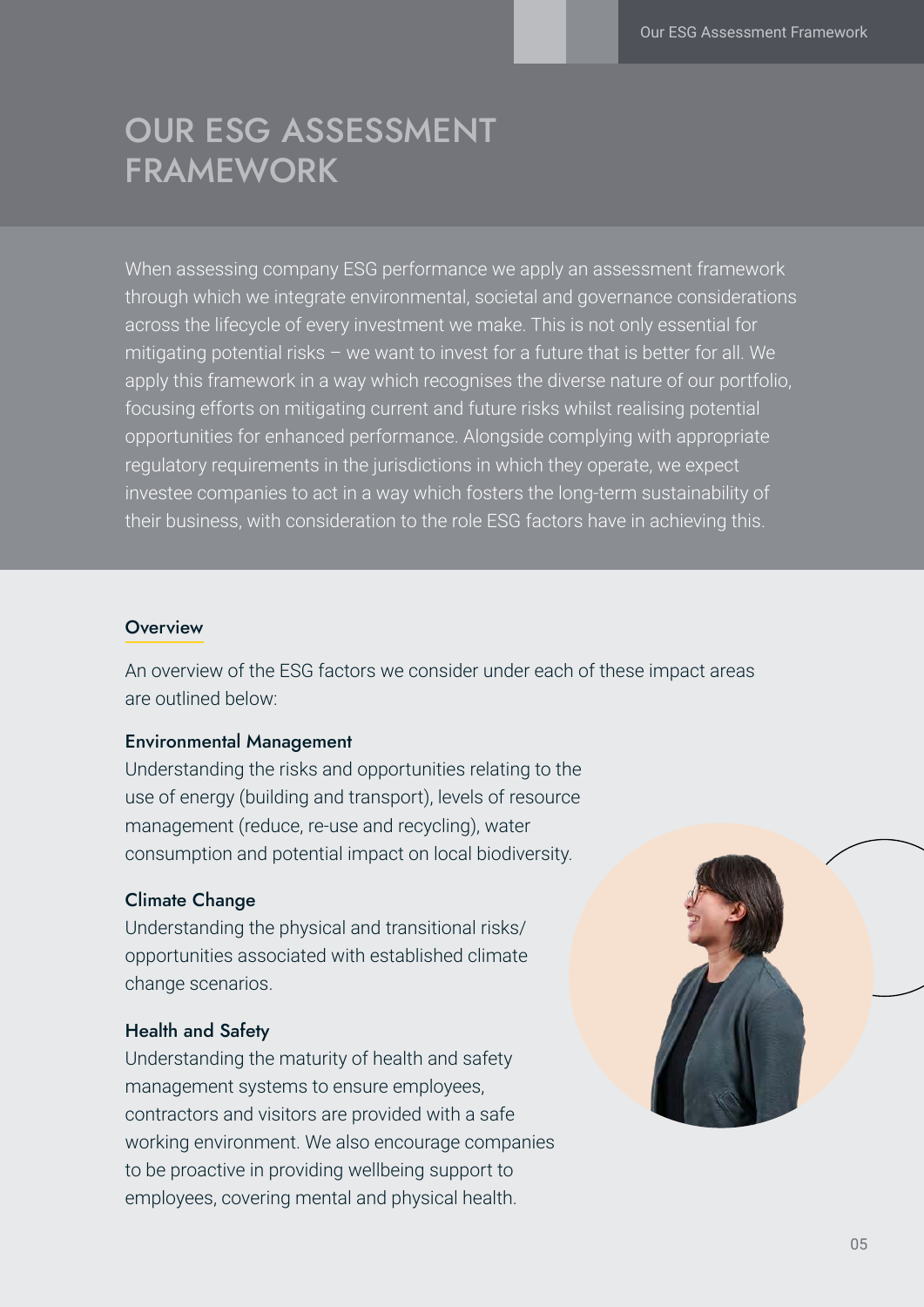## OUR ESG ASSESSMENT FRAMEWORK

#### People Management

Ensuring that employees are supported to fulfil their potential. This includes appropriate investment in learning and development opportunities, performance management, pay and reward, and open two-way communication channels. We actively encourage inclusion and diversity as we are committed to building a diverse and inclusive team offering a range of perspectives and ideas. (See separate I&D Strategy 30 June 2021)

#### Supplier Management

Ensuring the appropriate policies and controls are in place to mitigate against unethical supply chain practices e.g., modern slavery.

#### **Governance**

Ensuring adherence to high standards of governance, requiring: strong governance and accountability within investee companies; appropriate level of transparency and process for audit, remuneration and conflict of interest to safeguard against incidents of fraud and corruption; adherence to anti-bribery and corruption laws and regulations, including the Bribery Act 2010 and where applicable the US Foreign Corrupt Practices Act (FCPA); robust systems and procedures to safeguard against potential cyber-attacks.

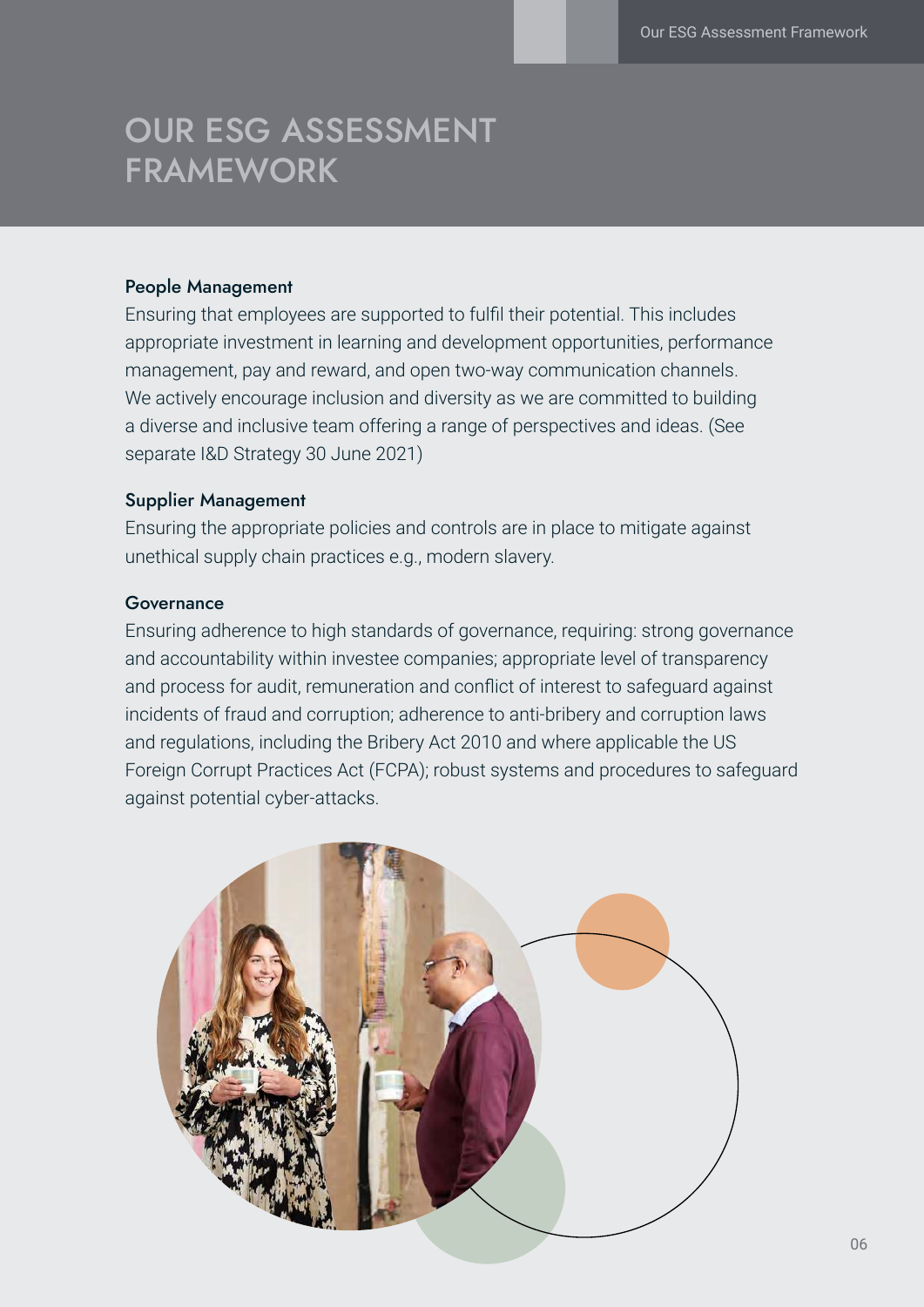## OUR COMMITMENT TO ETHICS AND INTEGRITY

ECI is actively engaged its own day-to-day ESG responsibilities and will seek to uphold the highest standards of professional conduct. Operating in an ethical manner and with integrity is core to how ECI conducts business, underpinning our firm's Values of 'Carefully Considered, Naturally Collaborative and Constantly Improving'.

#### Key aspects of our commitment in this area include:

- Ensuring every employee complies with applicable laws, regulations, professional standards, firm policy and ECI's values.
- Maintaining strict anti-bribery and corruption policies.
- Proactively minimising our own environmental impact Ensuring all ECI Investment team members have undertaken annual ESG training.



- Supporting the development and wellbeing of our employees; and by creating an equal opportunities culture so that all individuals are treated fairly and consistently. We will develop and apply policies and procedures which do not discriminate, and which promote ECI's inclusion and diversity strategy. This commitment to equality and diversity applies to all aspects of employment including recruitment, performance management and development, training, promotion, pay and working conditions.
- Playing our part in initiatives and partnerships to drive positive change in the private equity industry, for example as a founder member of Level 20, a not-for profit organisation dedicated to improving gender diversity in European private equity; 100 Black Interns, a program giving 100 internships a year to the black students and graduates in the investment management industry, designed to help transform the prospects of young black people in the UK; Out Investors, a global network with a mission to make the investment industry more welcoming for LGBT+ professionals; and our annual charity partnership, which during 2021 is with ReachOut, a mentoring a social mobility charity working with young people in disadvantaged communities.